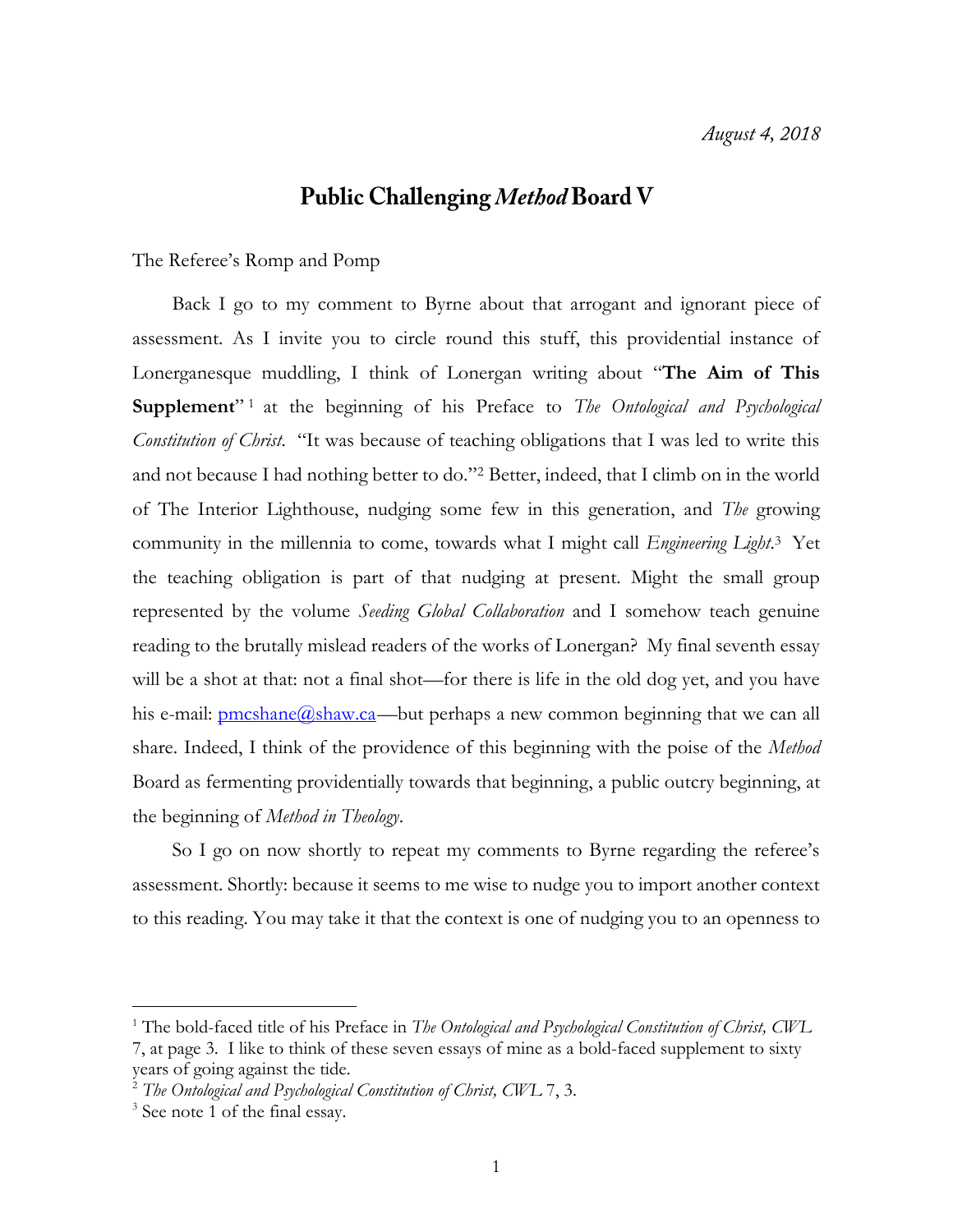a conversion to authentic reading. So I point you, as I did before,<sup>4</sup> to that page in *Method* that talks of embarrassing doctrines. The embarrassment takes on massive proportions in the next essay, but here please poise yourself, as it were, in a distant viewing of The Tower of Able and The Interior Lighthouse that I associate with it and read subject-assubject<sup>5</sup> Lonergan's nudge. "Accordingly, while the unconverted may have no real apprehension of what it is to be converted, at least they have in doctrines the evidence both that there is something lacking in themselves and that they need to pray for illumination and to seek instruction."<sup>6</sup> Might even, glory be to God, the referee, join the praying and the seeking?

Well, here you are again, never stepping into the same paragraph twice:

 a sad business, this. The referee shockingly misread the article. It is not a narrow report, but a full heuristic paradigm. And oh, yes, my stuff is, I would claim the referee's word, "Prophetic". So, then, the little tinkering mentioned at the end of his[her] comments is a joke: "The editors of *MJLS* do take seriously the issue raised in this submission about the state of the academic disciplines. They are considering steps that *MJLS* might take to address this concern more seriously in the near future." That not-near future, if the seriousness blossomed into honesty, should develop in taking Lonergan seriously when he clearly shifts the norms of the usual trivial comparison-work to the control of a genetic sequence of prior efforts to understanding whatever. See *Insight*, the two paragraphs on the turn of pages: (i) 603-4 (ii) 609-10. And yes, indeed, there is some jump-start needed, but it seems sadly decades away.

In brighter moments I think that a jump-start could occur in the year 2020: a 2020 vision of shockingly new "institutions, roles tasks."<sup>7</sup> But as I plod in with the memory of a half century of rejected nudgings, I wittily think of Jeremiah heading into the battered

<sup>4</sup> See note 1 of the previous essay.

<sup>5</sup> See *Phenomenology and Logic*, *CWL* 18, 226, 314–17, 360–65.

<sup>6</sup> *Method in Theology*, 299.

<sup>7</sup> *Method in Theology*, 48: in the spread of words. Eventually that spread will be luminously read within the context of what I call "the Crest": see *[Tinctures of System](http://www.philipmcshane.org/wp-content/themes/philip/online_publications/series/tinctures/Tinctures%206.pdf) 6*, "{M (W<sub>3</sub>)<sup>0</sup><sup>OT</sup>}<sup>4</sup>: Converging the Fifth Column: I Crest my Case." In these final three essays there are fantasy nudges towards the millennia-long trek to layers of adequate equations, diagrams, situation room correlations, dynamic topologies, that are required if we are rightly to claim "theology possesses" (*Insight*, 766) in a manner that brings Isaiah's dream (2:2-4) into tightening Bellcurve practicality.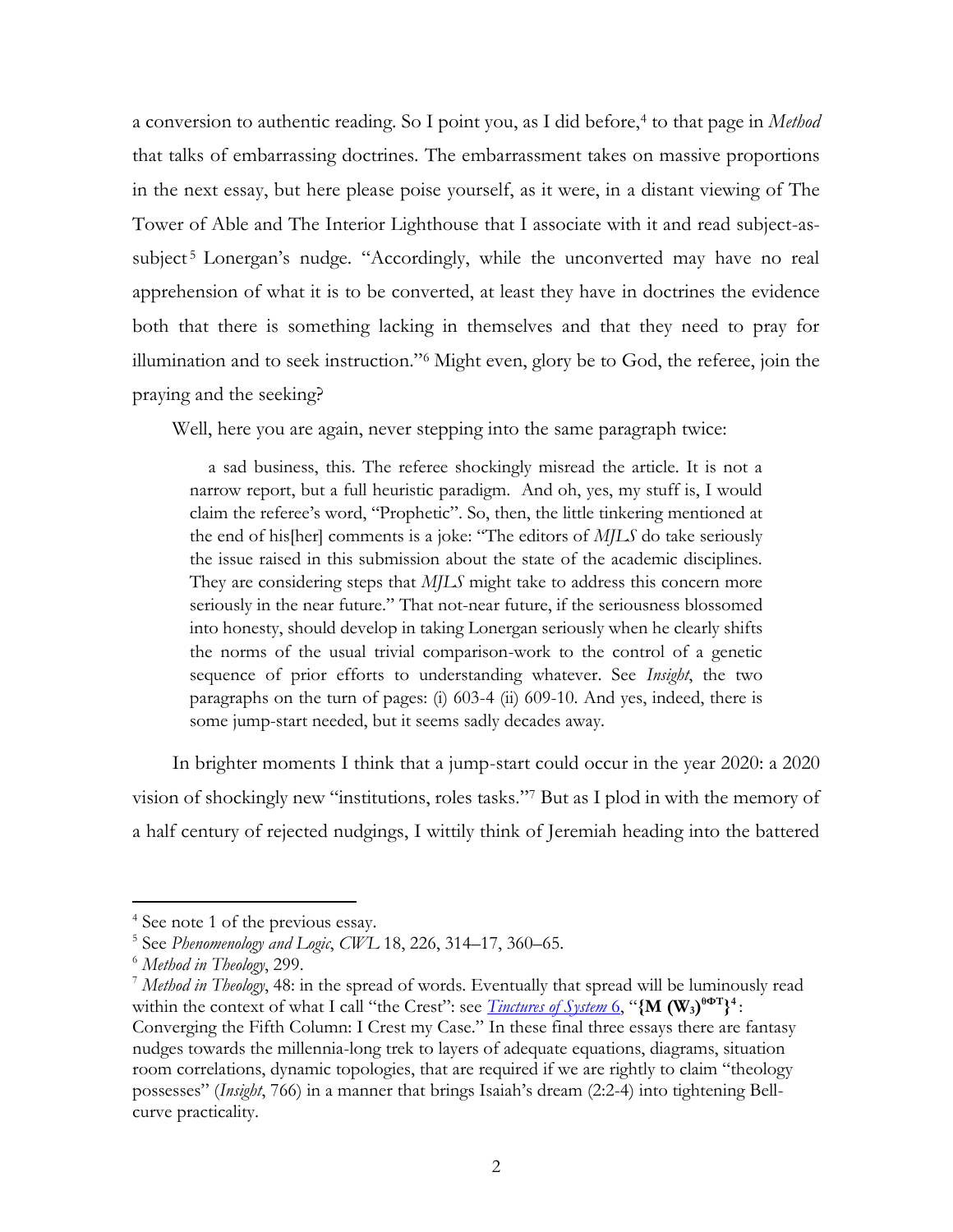garden of Eden after the death of Abel making pronouncements about the law of the inner human.

Having got this far in the present essay, there came the providence of a goodly reaction from a respected colleague, which nudges me to be briefer and crisper in this essay. Here you have an honest reaction to the first of my essays, which may well be your own.

I have just read your challenge of 7/27. I understand that you are frustrated by the weaknesses of Lonergan Studies. But I don't understand your strategy for remedying the situation, if indeed you have one. You're not apparently implementing BL's prescription to advance the positions; rather, you simply carp about the inadequacy of current work. Nor do you or your preferred cadre of fellow-carpers actually do what you all say we should all be doing.

Yes, my colleague does understand my frustration, but, perhaps, only to the extent of a personal witnessing of weaknesses. My witnessing of the weaknesses blossomed out of my work prior to facing Lonergan's theology in 1956, and led me to find it in massive discontinuity with current work. The witnessing would have to take larger and formal form were I to face into the full task of the three objectifications named—in what I call *Lonergan's 1833 Overture*—as essential and normative to the work of dialectic. THAT would be "implementing BL's prescription to advance the positions," meeting my colleague's desire. But let us re-read the previous sentence in the plea: "I don't understand your strategy for remedying the situation, if indeed you have one." The full strategy belongs to the full witnessing, and presenting a slice of that is the task of my next essay. But let me home in on two of the strategies that I have been airing for some time. There is the strategy of taking seriously Lonergan's triple-objectification norm that concludes Section 5 of the *Method* chapter on Dialectic. I could hardly be more blunt about that. It was the central message of the rejected article. Then there is the strategy of admitting effectively our failure to take seriously Lonergan's norms for scientific interpretation, symbolized by the references to *Insight* given above. "See *Insight*, the two paragraphs on the turn of pages: (i) 603-4 (ii) 609-10. And yes, indeed, there is some jump-start needed, but it seems sadly decades away." But is the jump-start a decade away? One of my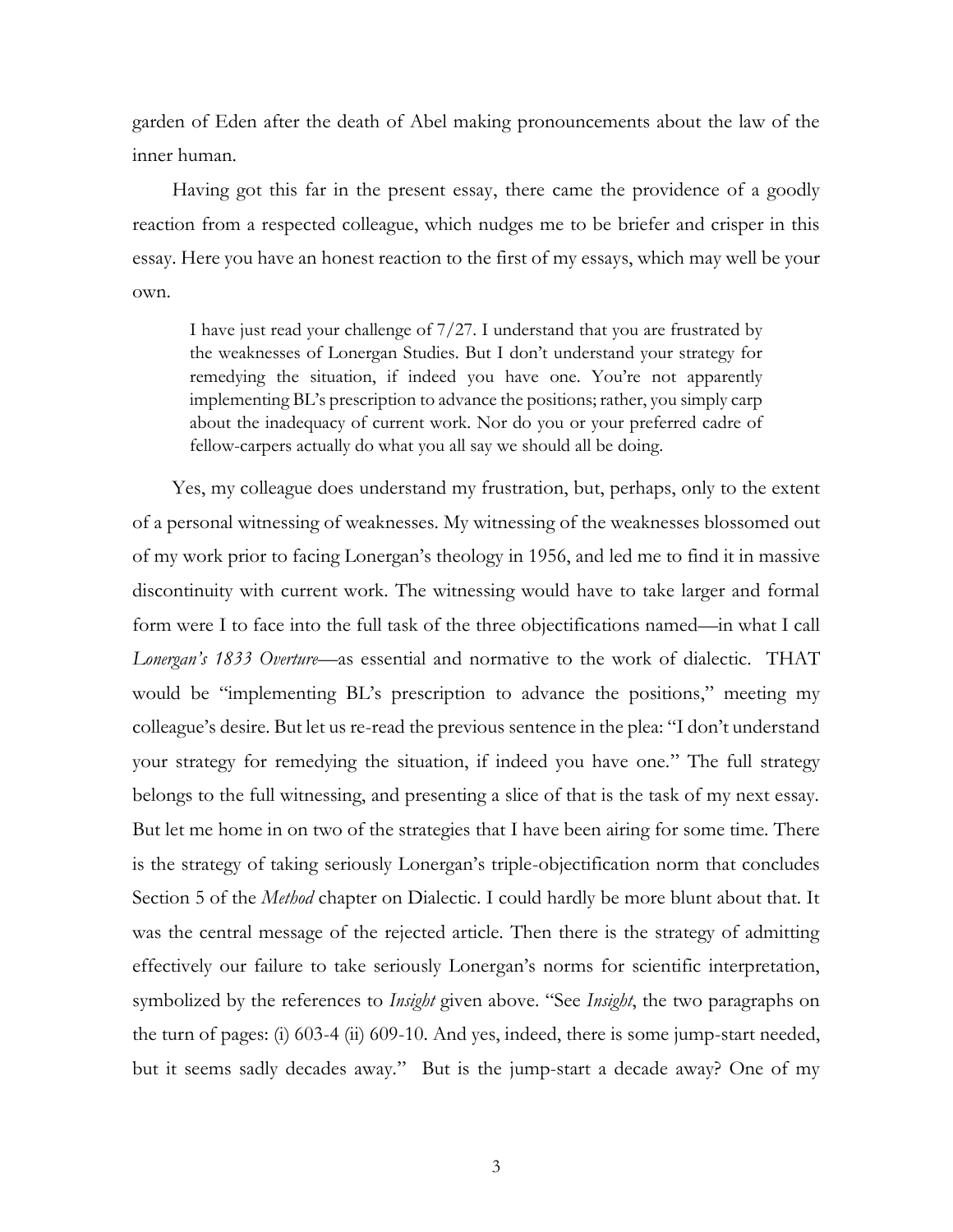"fellow-carpers" actually does a decent nudging to jump-start us out of the mess of, e.g., comparing X and Y. But he has gained little attention.<sup>8</sup>

And what of my colleague's claim, "You're not apparently implementing BL's prescription to advance the positions; rather, you simply carp about the inadequacy of current work." I have been steadily implementing Lonergan's prescription since the end of the 1950s. I have received little more attention from the 99% than Bill Zanardi, despite my much longer run.

Do I simply carp about the inadequacy of present work? The panel-article is quite clear, backed by abundant previous work, on the disgusting misreading of key sections of *Method in Theology*. Identifying bluntly the present work on Lonergan, and work since the 1940's, as brutally identifiable by Lonergan's pointers regarding *haute vulgarization*: that is not simple carping.<sup>9</sup> And do I have to write a book about the manner in which Lonergan studies, from the start, was trapped in the patterns of individual, group, and general bias, so easily misread about in the sixth and seventh chapters of *Insight* when the bridge to the reading is dodged: "a natural bridge over which we may advance from our examination of science to an examination of common sense."<sup>10</sup>

This all leads me to a final comment on the pomp of the referee, a comment that shakes up my remarks, in my reply to Byrne, regarding "prophecy." No, my work is not prophetic, even though I joke about wandering around like an early Jeremiah after the death of Abel. My work has been a long, multi-volume series of pointings to the powerful heuristic of Lonergan. As you'll see when you swing into the next essay, I was daftly

<sup>&</sup>lt;sup>8</sup> I am referring to the series of volumes brought forth by William Zanardi: William Zanardi, *The New Comparative Interpretation: A Primer.* 2<sup>nd</sup>, revised edition (Austin: Forty Acres Press, 2014); Clayton Shoppa and William Zanardi. *Cracking the Case: Exercises in the New Comparative Interpretation* (Austin: Forty Acres Press, 2014); Clayton Shoppa and William Zanardi, *What Is an Environment? A Study in the New Comparative Interpretation* (Austin: Forty Acres Press, 2015); William Zanardi, *The Education of Liberty: Fantasies about the Future* (Austin: Forty Acres Press, 2016); R.G. Aaron Mundine, Clayton Shoppa and William Zanardi, *Comparing Philosophical Methods: A Way Forward* (Austin: Forty Acres Press, 2017); William Zanardi, *Rescuing Ethics from Philosophers* (Austin: Forty Acres Press, 2018).

<sup>&</sup>lt;sup>9</sup> The invitation is quite clear: to bring to bear on one's own life what Lonergan has to say, in *Philosophical and Theological Papers, 1958–1964*, *CWL* 6, about *haute vulgarization.* <sup>10</sup> *Insight*, 163: it is the beginning of chapter 5, "Space and Time."